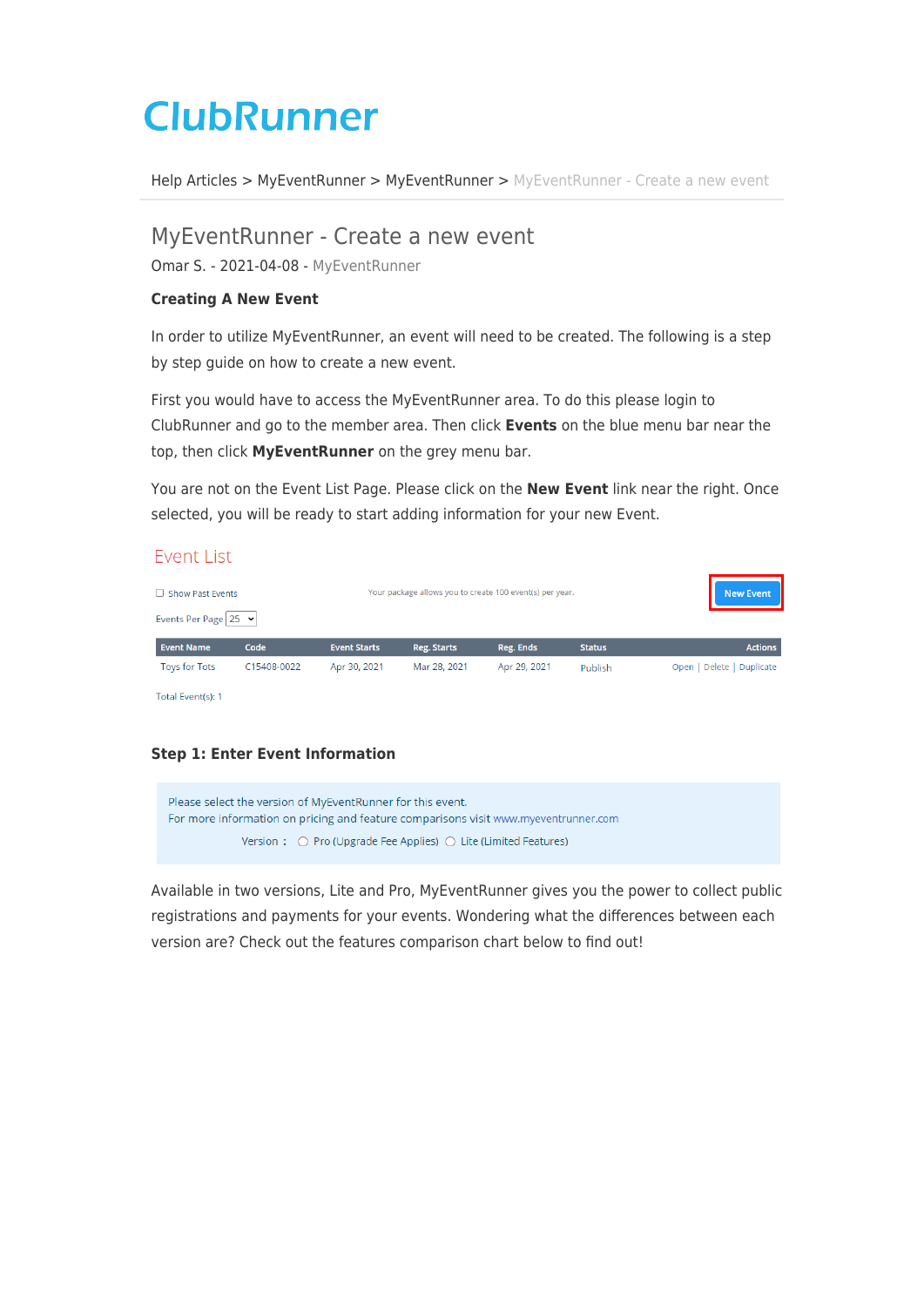|                                                                                 | <b>LITE</b> | <b>PRO</b>  |
|---------------------------------------------------------------------------------|-------------|-------------|
| Design-Your-Own Registration Form Builder                                       | ✓           |             |
| Unlimited Add-Ons with Maximum Limit Option                                     |             |             |
| Public registration form, ClubRunner login optional                             |             |             |
| Disabling/Creating new packages and add-ons on the fly                          |             |             |
| Accept Credit Cards (Online Payments & eCommerce module required)               |             |             |
| Balance Statements, Multiple Payments Tracking                                  |             |             |
| Reports by Paid Status, Attendee, Registration, Package, Add-on                 |             |             |
| Single or Couple Packages, Unlimited Group (Pricing) Categories                 |             |             |
| Early Bird Pricing with Unlimited Milestone Dates                               |             |             |
| Split Payments by Milestone Dates, by Fixed Amount or Percentage                |             |             |
| Payment by Check option, tracking payments                                      |             |             |
| Unlimited Questionnaires (drop downs, text, Yes/No selection)                   |             |             |
| Payment by Check option, record payments received                               |             |             |
| Maximum number of registration per event                                        | Unlimited   | Unlimited   |
| Admin Area-Access for up to 5 event chairs                                      | <b>FREE</b> | <b>FREE</b> |
| Cost per Registration*                                                          | \$0         | \$1         |
| For Clubs or Districts not subscribed with ClubRunner, please call or email us. |             |             |

## **Links and Functions**

## **Event Details**

Step 1: Enter the event information and click the save button. You will then be able to access all of the links on the left and configure your event options.

| Please select the version of MyEventRunner for this event.<br>For more information on pricing and feature comparisons visit www.myeventrunner.com<br>Version : $\bigcirc$ Pro (Upgrade Fee Applies) $\bigcirc$ Lite (Limited Features) |                                                                                                                                                        |  |  |  |
|----------------------------------------------------------------------------------------------------------------------------------------------------------------------------------------------------------------------------------------|--------------------------------------------------------------------------------------------------------------------------------------------------------|--|--|--|
| <b>Event Name:</b>                                                                                                                                                                                                                     |                                                                                                                                                        |  |  |  |
| Code:                                                                                                                                                                                                                                  | C15408-0023                                                                                                                                            |  |  |  |
| Currency:                                                                                                                                                                                                                              | <b>Select Currency</b><br><b>Language:</b> 2 English $\Box$ French $\Box$ Spanish $\Box$ Russian $\Box$ Chinese Simplify $\Box$ Italian $\Box$ Swedish |  |  |  |
| <b>Event Start Date and Time:</b>                                                                                                                                                                                                      | ▦<br><b>ID</b> Tip: Type 'A' or 'P' to switch AM/PM.                                                                                                   |  |  |  |
| <b>Event End Date and Time:</b>                                                                                                                                                                                                        | ▦<br>(For multi-day events)                                                                                                                            |  |  |  |
| <b>Enable Form on this Date:</b>                                                                                                                                                                                                       | ד<br><b>Start of Registration (EST - New York)</b>                                                                                                     |  |  |  |
| Disable Form on this Date:                                                                                                                                                                                                             | 圜<br><b>ED</b> End of Registration (EST - New York)                                                                                                    |  |  |  |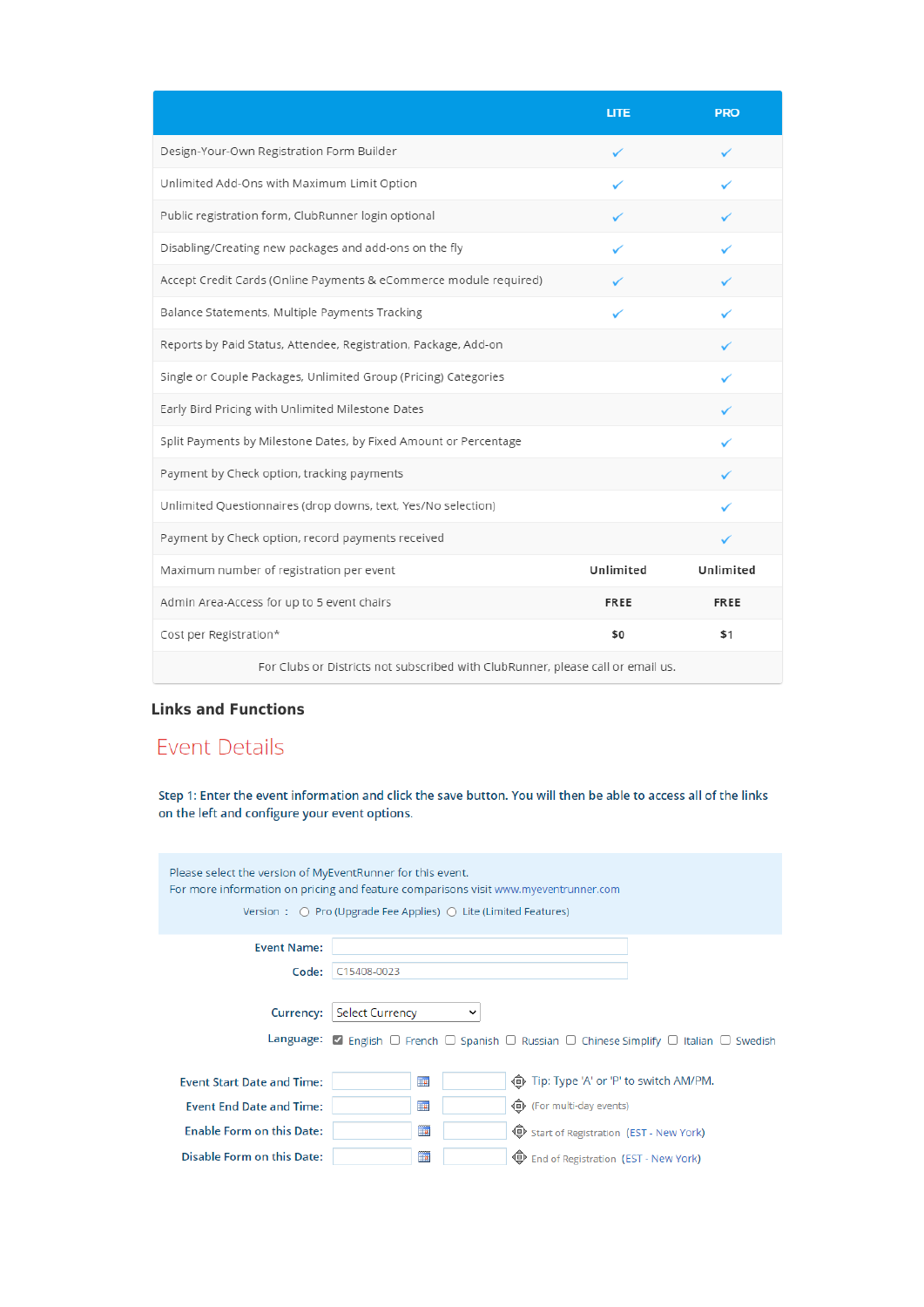- **Event Name:** Name of the event being created. This is a required field!
- **Code:** Reference code to identify the event. Populates automatically but can be manually edited.
- **Currency:** Select the currency to be used for payment. This is a required field!
- **Language:** This function will translate fields to help users of a different language enter information with ease. More than one language can be selected. Default language selected is English. At least one language is required.
- **Event Start Date and Time:** This is the starting date and time of the event. Remember the time is in Eastern Standard.
- **Event End Date and Time:** This is the ending date and time of the event. Remember the time is in Eastern Standard.
- **Enable form on this date:** Date the event will begin to appear on the site; this is the date that members can start to register for the event.
- **Disable Form on this Date:** Date the event will no longer appear on the site; this is the date that the members will no longer be able to register for the event.

**Note:** The event chair can add a registration even if the form date has passed. This permits you to add late registrants and special guests after the signup window for other members has expired.

|        | Allow ClubRunner member<br>login:     |
|--------|---------------------------------------|
| ✔      | Allow duplicate registrations:        |
| H      | Allow user to edit registration:      |
|        | Publish registered attendees<br>list: |
| n.     | Display Tax Inclusive Pricing:        |
| $\Box$ | Show on calendar:                     |
|        | Show on events list                   |
| $\Box$ | Show on home page:                    |
|        | Show in bulletin:                     |
|        | Show on district calendar             |

- **Allow ClubRunner member login**: This allows the members to login and have personal fields populate based on the membership information. I.e. First Name, Last Name, Phone number, etc.
- **Allow duplicate registrations**: This allows a member to register for an event multiple times.
- **Allow user to edit registration**: This gives the registered member the ability to

## Status: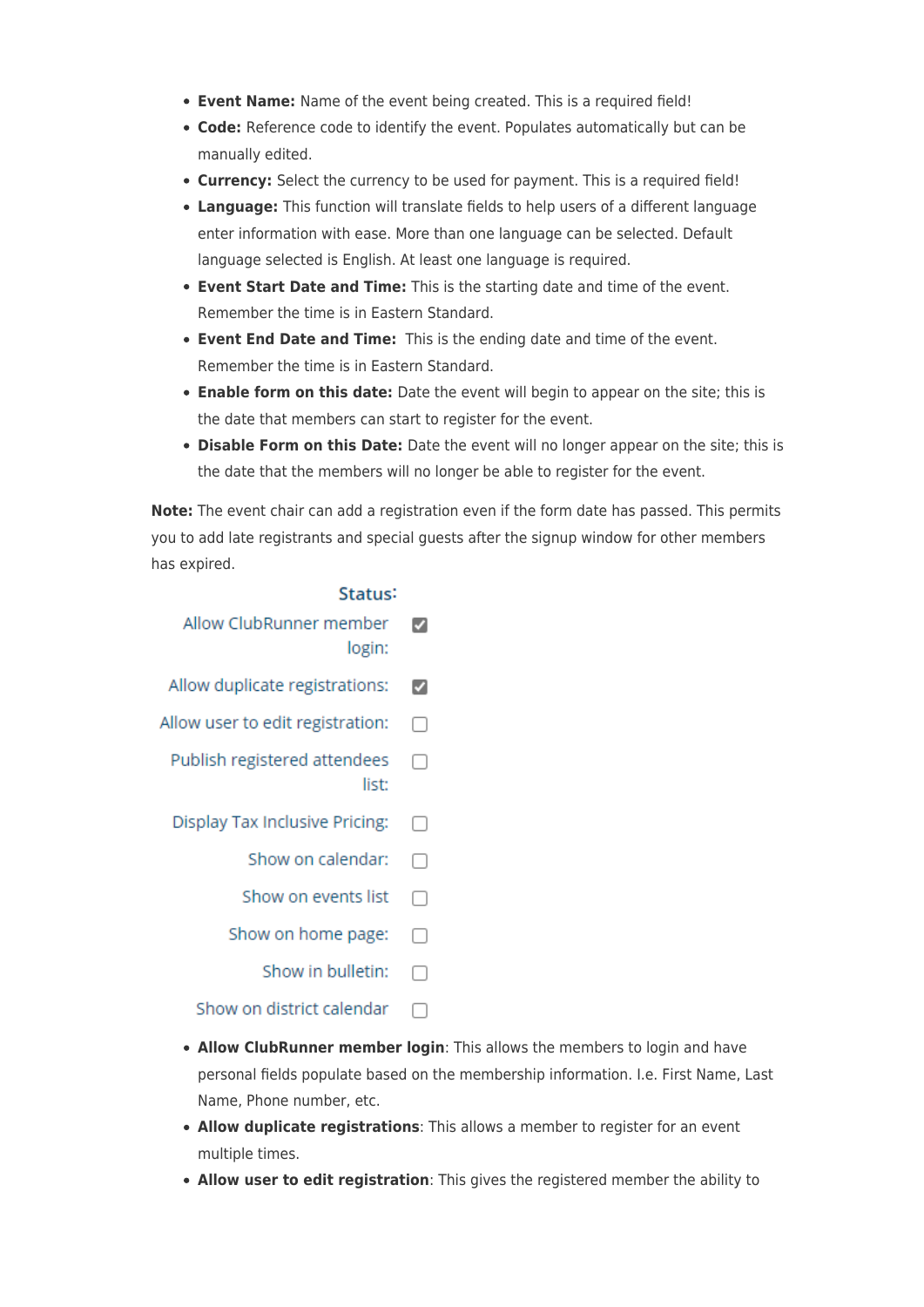make changes to their registration after they have already registered.

- **Publish registered attendees list**: Will allow users on the site to view the user that will be attending the event.
- **Show on calendar**: This will display the event on the homepage menu calendar option.
- **Show on home page**: This will display the event in the Events homepage widget. The Event widget must be setup for the event to be displayed on the homepage.
- **Show in bulletin**: This will display the event in the Events Bulletin widget. The Events Bulletin widget must be setup in the bulletin to be displayed on the bulletin.

| <b>Options for Pro events only</b>                                                             |                               |  |  |  |
|------------------------------------------------------------------------------------------------|-------------------------------|--|--|--|
| Number of registrants:                                                                         | $\circ$ double $\circ$ single |  |  |  |
| Separate Group for Guest:                                                                      | $\Box$                        |  |  |  |
| Hide all pricing and payment labels<br>(select for free events or volunteer<br>registrations): | $\Box$                        |  |  |  |
| Payable By Check:                                                                              | $\Box$                        |  |  |  |
| <b>Check Payment Instructions:</b>                                                             |                               |  |  |  |
| English                                                                                        |                               |  |  |  |

- **Number of Registrants (single)**: Indicates that only one person will register for the event.
- **Number of Registrants (double)**: Indicates that two people will register for the event, i.e. Member + Guest.
- **Separate Group for Guest:** Identifying and creating customized pricing for nonmembers of the club.
- **Hide all pricing and payment labels:** Typically setup for free events; this option will hide any pricing or payment labels.
- **Payable By Check**: Indicates that user(s) can pay for the event by check
- **Check Payment Instructions:** Instructions to the user indicating what they need to put on the check

**Save Button:** After all the Information is entered in fully, the **Save** button can be selected. When saved the message will appear at the top of the page to confirm that the information has been saved. This will also reveal the Events Contacts section.

**Events Contacts**: This allows the user to setup a contact for the event that can answer email questions. More than one contact can be specified. Once **Add new Contact** is clicked a form will be revealed.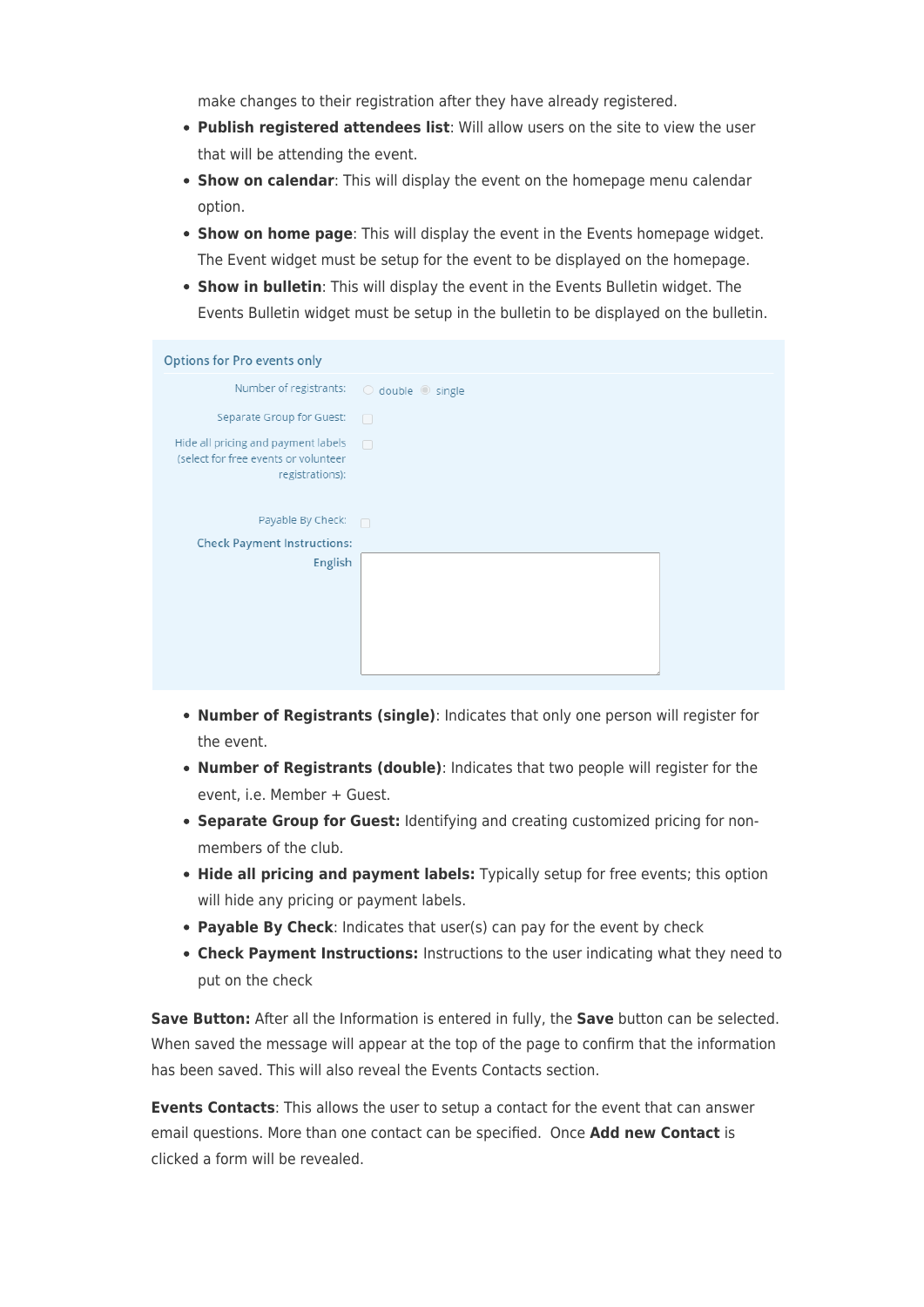| <b>Event Contacts</b>                            |                                                                                                                                                                                                                                                                                                                                        |
|--------------------------------------------------|----------------------------------------------------------------------------------------------------------------------------------------------------------------------------------------------------------------------------------------------------------------------------------------------------------------------------------------|
|                                                  | Add new contact                                                                                                                                                                                                                                                                                                                        |
| No event contact created for this event          |                                                                                                                                                                                                                                                                                                                                        |
|                                                  |                                                                                                                                                                                                                                                                                                                                        |
| <b>Event Contacts</b>                            |                                                                                                                                                                                                                                                                                                                                        |
| $\bigcirc$ Member $\bigcirc$ Non-Member          |                                                                                                                                                                                                                                                                                                                                        |
|                                                  |                                                                                                                                                                                                                                                                                                                                        |
| First Name:                                      | $\mathbb R$                                                                                                                                                                                                                                                                                                                            |
| Last Name:                                       | R                                                                                                                                                                                                                                                                                                                                      |
| <b>Contact Title:</b>                            |                                                                                                                                                                                                                                                                                                                                        |
| Email:                                           | $\mathbb R$                                                                                                                                                                                                                                                                                                                            |
| Telephone:                                       |                                                                                                                                                                                                                                                                                                                                        |
| Address:                                         |                                                                                                                                                                                                                                                                                                                                        |
|                                                  |                                                                                                                                                                                                                                                                                                                                        |
| Is primary contact:                              |                                                                                                                                                                                                                                                                                                                                        |
| Copy primary contact on new registration emails: |                                                                                                                                                                                                                                                                                                                                        |
|                                                  | I have received consent from this individual for the collection, storage, and use of their information by Michael's Club as<br>described in this Privacy Policy. They understand that their name and other entered information above will appear on<br>website and that they may receive emails which they can opt out of at any time. |
| ∩ R                                              |                                                                                                                                                                                                                                                                                                                                        |
|                                                  | Cancel<br><b>Save</b>                                                                                                                                                                                                                                                                                                                  |

**Is default contact**: When checked this will be the main contact for the event. When a

contact is saved **Default Contact** will appear under the specified contact. Once completed the **Save** link can be selected on the right side of the page.

Once a contact has been saved, the section will change to look like the image below. You will notice that the Add new contact section has reappeared on the right side of the contact information.

**Edit:** Allows the event organizer to make changes to an added contact

**Delete:** Removes an added contact

**Set Default:** This command (when clicked) will change the default status between multiple contacts.

## **Step 2: Design and customize your form:**

Within this section the event organizer can select between the different form designer options to begin configuring your event and how it appears on the site.